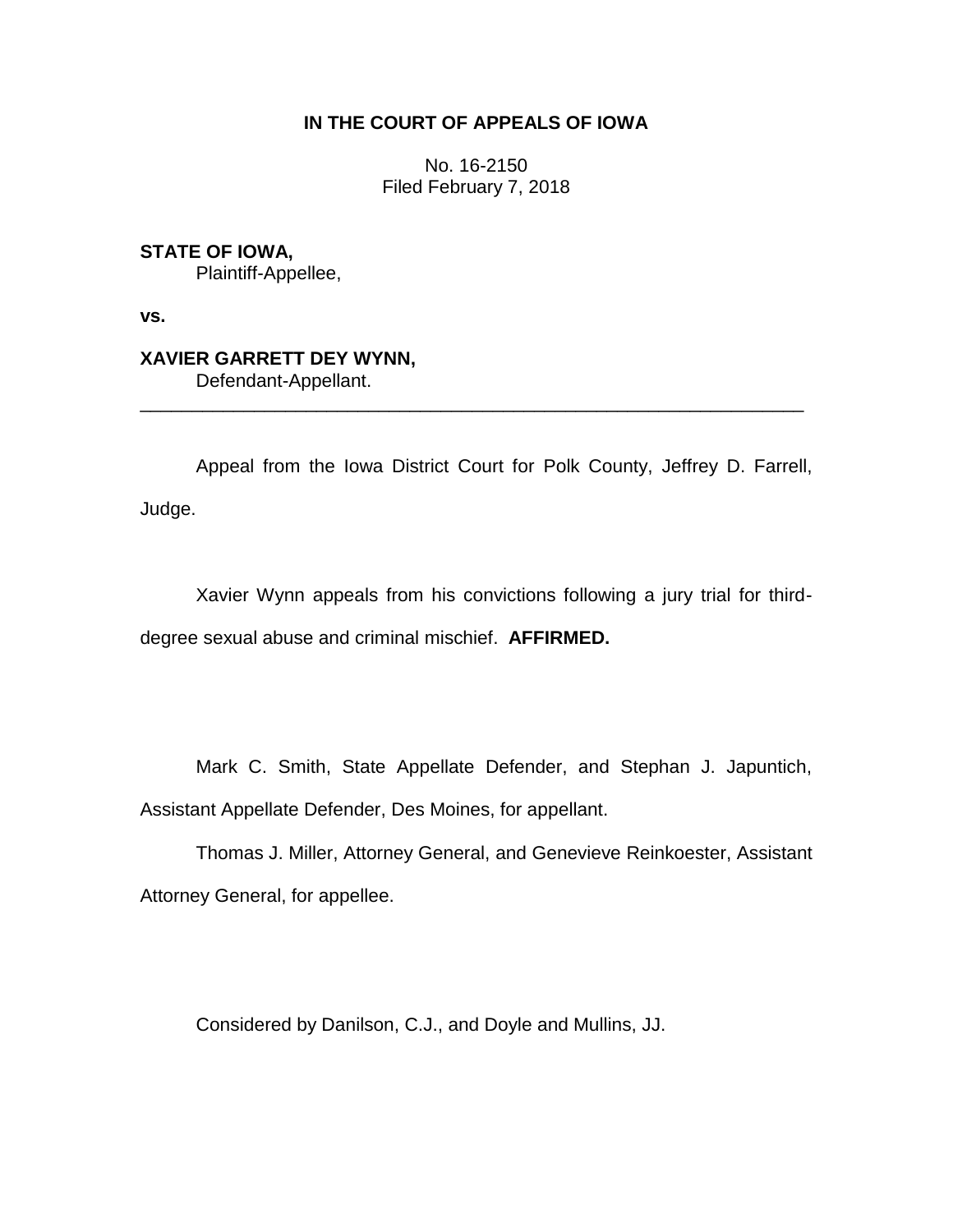### **DANILSON, Chief Judge.**

Xavier Wynn appeals from his convictions following a jury trial for thirddegree sexual abuse, in violation of Iowa Code sections 709.1(1) and .4(1) (2016), and criminal mischief, in violation of sections 716.1 and  $.5.^1$  Wynn contends defense counsel rendered ineffective assistance by failing to object to jury instructions. Wynn also asserts there is insufficient evidence to establish the lack of consent necessary to sustain his conviction for third-degree sexual abuse and to establish the value of damaged property to support his third-degreecriminal-mischief conviction. Wynn maintains defense counsel provided ineffective assistance in failing to move for judgment of acquittal on the particular insufficient-evidence grounds raised on appeal. We find Wynn has not shown defense counsel provided ineffective assistance and affirm.

#### **I. Background Facts & Proceedings.**

 $\overline{a}$ 

This matter arose in March 2016 when S.B. alleged Wynn assaulted and raped her. S.B. testified she and Wynn met through a social-media application and began seeing each other about one and one-half weeks prior to the night of March 27, 2016. S.B. and Wynn made plans to meet that night at the home where Wynn lived. However, when S.B. arrived at around 10:15 p.m., Wynn was angry and accused S.B. of getting a ride to his residence from another man. S.B. testified Wynn was also angry because she had refused to let him look through her cell phone a few days prior. S.B. stated through the course of the night Wynn threw her into a glass sliding door, pushed her head into a television,

 $1$  Wynn was also found quilty of assault causing bodily injury, in violation of sections 708.1(2)(a) and .2(2), but does not challenge that count on appeal.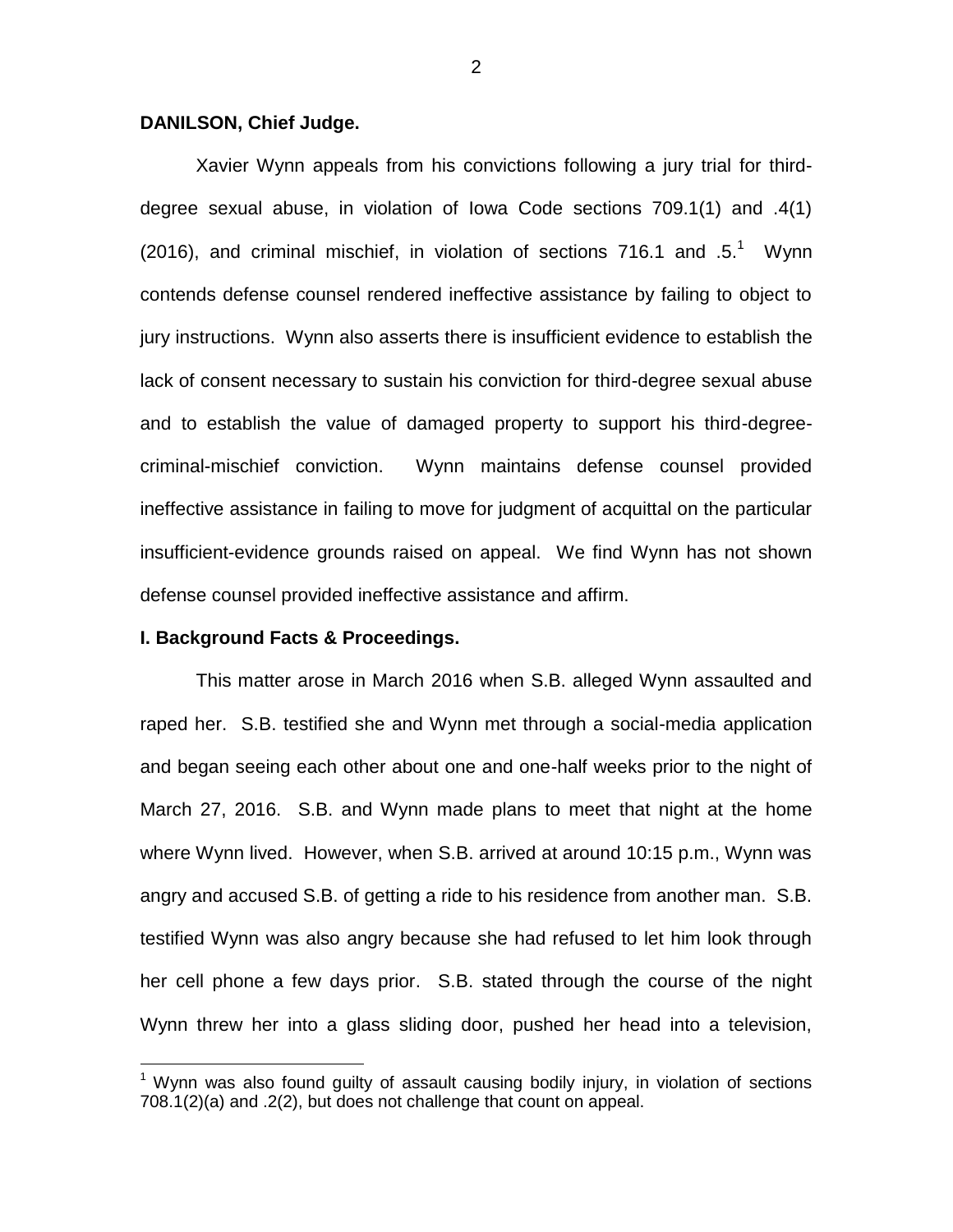picked her up by her hair and threw her to the ground, and choked her with his arm or hands three times. Wynn also broke S.B.'s cell phone by throwing it to the ground, causing it to shatter. S.B. said Wynn would not let her leave, and she was afraid to attempt to leave the residence after Wynn had exhibited violent behavior. Eventually, at about three or four in the morning—after the third time Wynn choked S.B.—S.B. convinced Wynn to let her sleep. S.B. stated she was awoken shortly thereafter by Wynn pulling her pants and underwear down to her knees. Wynn proceeded to have intercourse with S.B. S.B. told Wynn "no" and attempted to push him away, but she stopped resisting because she feared for her safety based on Wynn's previous actions. S.B. testified:

At that point I was just, . . . I was like either I'm going to say no and resist and have something bad happen or just say no and try to resist as much as I can, but just for my own safety, I guess I let it happen.

The next morning Wynn permitted S.B. to use his cell phone to call her father for a ride. S.B. went to the hospital where her injuries were evaluated and a rape kit was completed. S.B. had visible bruising and swelling on her forehead, bruises on her arms, bumps on the back of her head, irritation around the roots of her hair, and a cut above her left eye. The rape kit results indicated the presence of seminal fluid in S.B.'s underwear and vagina matching Wynn's DNA.

After a jury trial on October 12-14, 2016, the jury returned its verdict finding Wynn guilty of third-degree sexual abuse, assault causing bodily injury, and third-degree criminal mischief. Wynn appeals.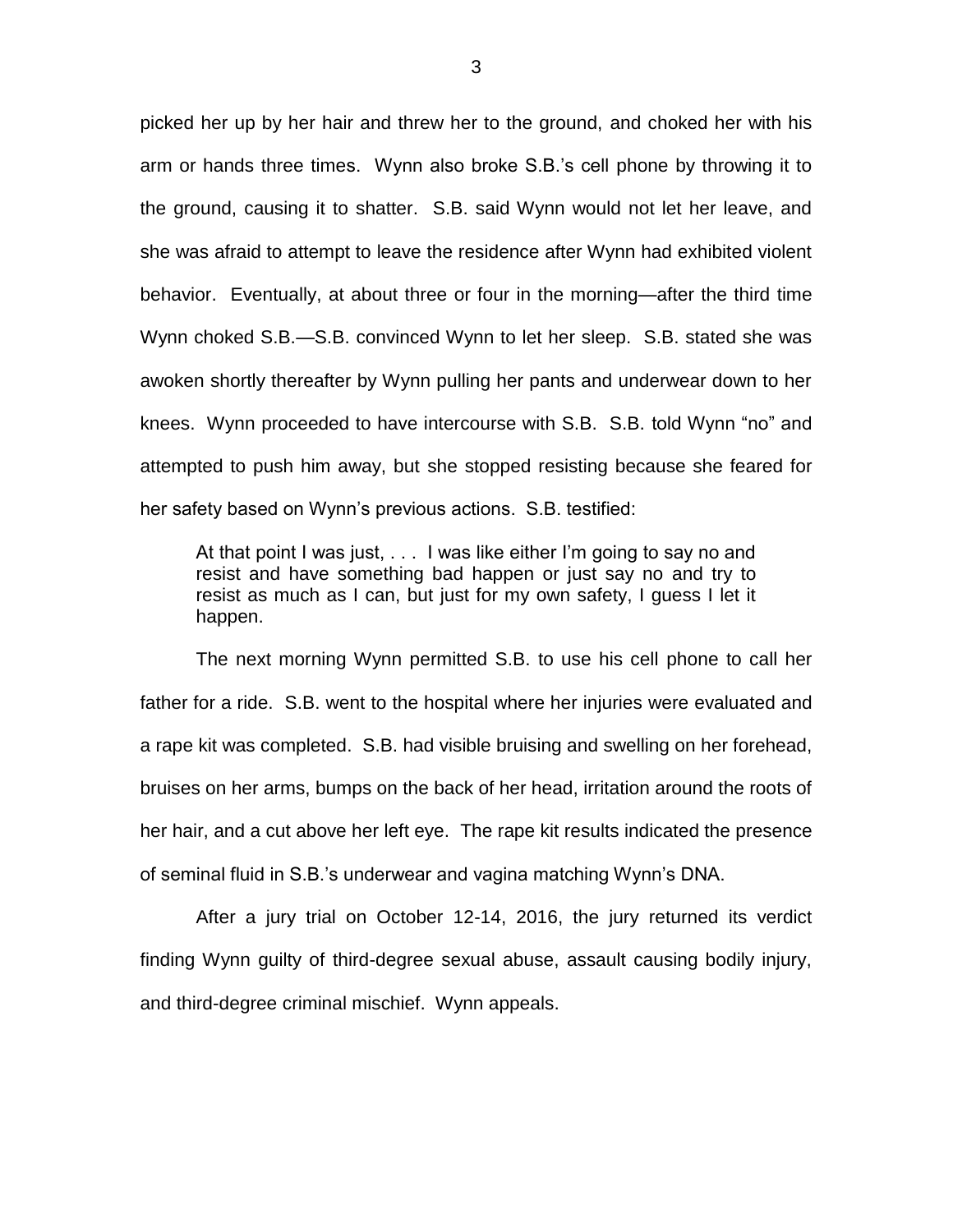### **II. Standard of Review.**

We review ineffective-assistance-of-counsel claims de novo. *State v. Clay*, 824 N.W.2d 488, 494 (Iowa 2012). To prevail on an ineffective-assistanceof-counsel claim, Wynn must show by a preponderance of the evidence defense counsel failed to perform an essential duty and prejudice resulted. *See id.* at 495. Both failure to perform an essential duty and prejudice must be established for the claim to be successful. *Id.*

## **III. Jury Instructions.**

(*1) Jury Instruction 17.* Wynn first asserts defense counsel provided ineffective assistance by failing to object to Jury Instruction 17. Instruction 17 provided:

Evidence has been offered to show that the defendant made statements at an earlier time and place.

If you find any of the statements were made, then you may consider them as part of the evidence, just as if they had been made at trial.

You may also use these statements to help you decide if you believe the defendant. You may disregard all or any part of the defendant's testimony if you find the statements were made and were inconsistent with the defendant's testimony given at trial, but you are not required to do so. Do not disregard the defendant's testimony if other evidence you believe supports it or you believe it for any other reason.

Wynn argues Instruction 17's indication that inculpatory statements made

by Wynn to S.B. could be considered as if made in court was a "misstatement of the law and a constitutional violation." He also argues the instruction was contradictory to Instruction 10, which instructs jurors that evidence is testimony in court. Finally, he argues the instruction shifted the burden of proof and allows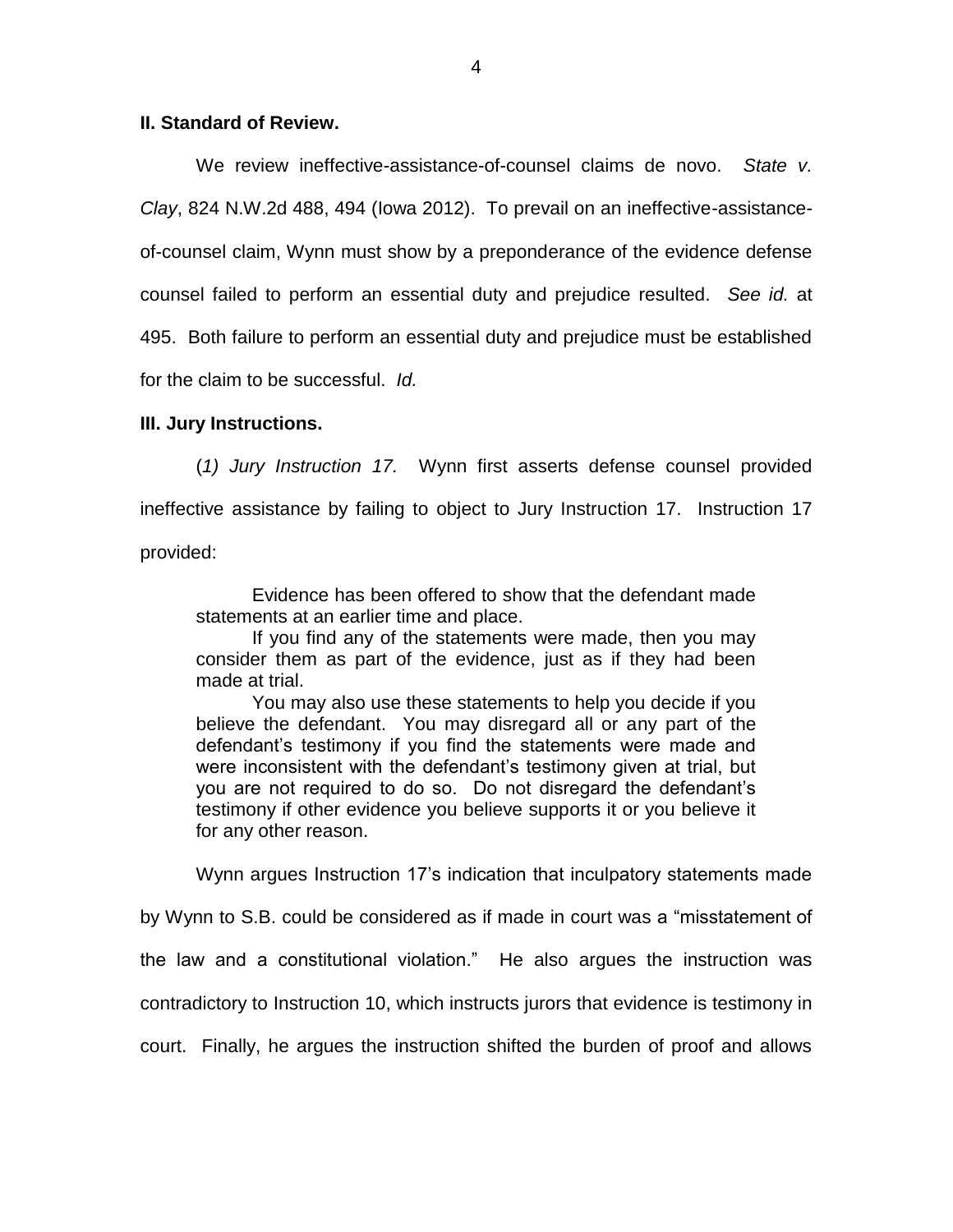the jury to presume Wynn made the statements. Wynn does not challenge admission of the statements under Iowa Rule of Evidence 5.801(d)(2).<sup>2</sup>

Wynn contends because Jury Instruction 10 "advise[d] jurors that 'Evidence' is 'Testimony in person,'" and Instruction 17 informed them to treat Wynn's out-of-court inculpatory statements as evidence as if produced at trial, the jury would have been confused. He cites *State v. Hoyman*, 863 N.W.2d 1, 19-20 (Iowa 2015), for the principle that contradictory and confusing instructions require a new trial. We view the contention that the jury was confused as mere speculation. There was no clear contradiction, but rather Instruction 17 provides an explanation of what weight may be given to an out-of-court admission or inculpatory statement. Without Instruction 17, the jury would have understood by Instruction 10 that the admissions or inculpatory statements were matters outside of the evidence and were to be given no weight. We do not find the instructions confusing or contradictory.

Wynn also argues Instruction 17 shifted the burden of proof to Wynn because it allowed the jury to presume that Wynn made the statements and that they were truthful. Wynn argues he was therefore forced to testify to rebut that presumption in violation of his constitutional right against self-incrimination.

In support of this argument, Wynn cites to *State v. Hansen*, 203 N.W.2d 216, 219-20 (Iowa 1972), in which our supreme court determined a statute that provided "the existence of more than ten hundredths of one percentum by weight

 $\overline{a}$ 

<sup>&</sup>lt;sup>2</sup> lowa Rule of Evidence 5.801(d)(2) provides: "A statement that meets the following conditions is not hearsay: . . . The statement is offered against an opposing party and . . . [w]as made by the party in an individual . . . capacity."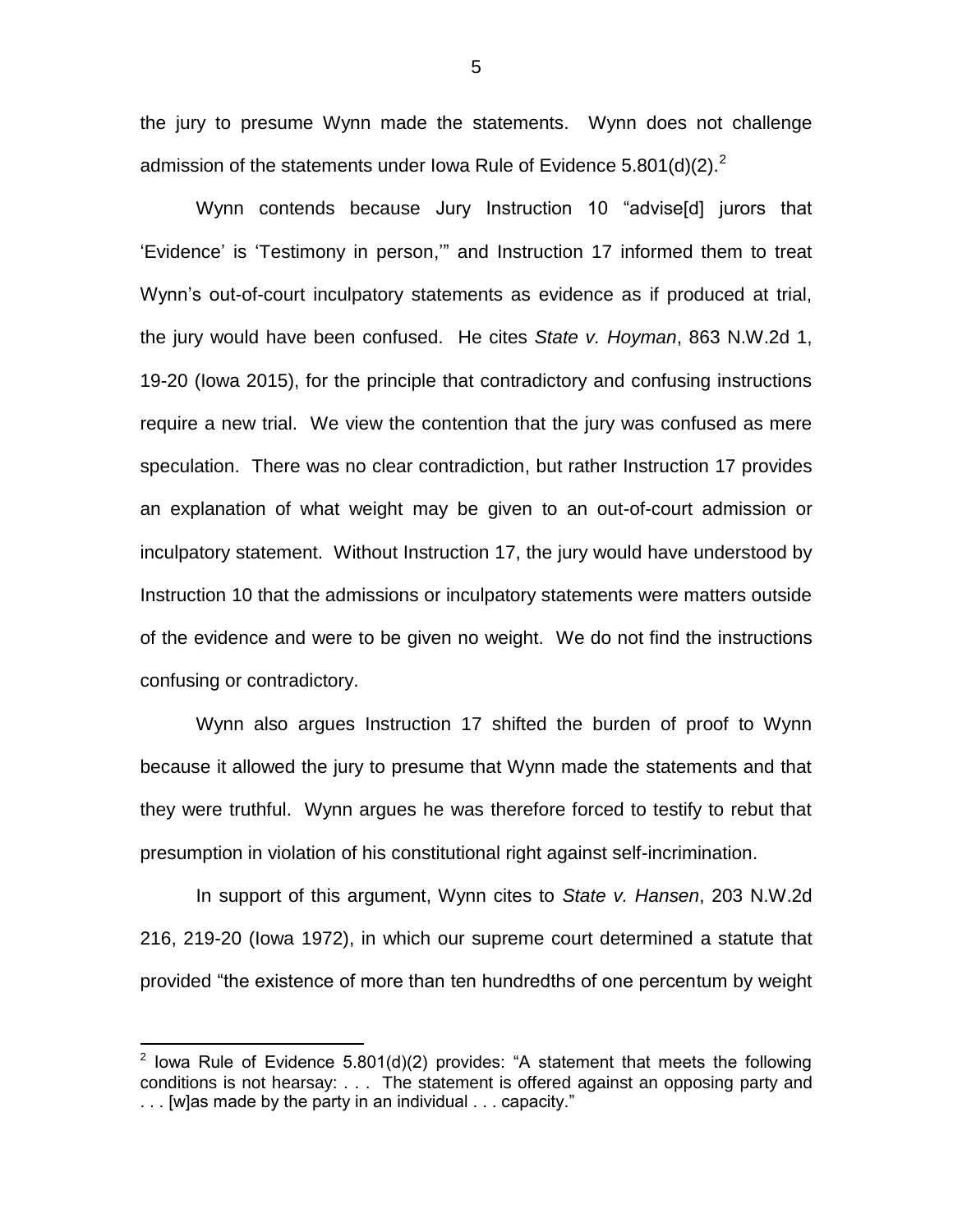of alcohol in the defendant's blood [was] 'presumptive evidence' that he was under the influence of an intoxicating beverage" was unlawful because it created a "[c]onclusive presumption [of intoxication] if evidence [was] not produced to rebut it." In *Hansen*, the court found unconstitutional a portion of the instruction requiring the defendant to present evidence to rebut the presumption, and if no evidence was presented, the rebuttable presumption converted to a conclusive presumption of guilt. 203 N.W.2d at 220.

Here, the instruction stated "[*i*]*f* you find any of the statements were made,"<sup>3</sup> which required the jury to evaluate the veracity of the claim the statements had been made before considering them as evidence of Wynn's guilt. While Wynn was within his right to choose to testify at trial to address the inculpatory statements and provide his version of events, the admission of his out-of-court statements did not force his testimony. The out-of-court statements, as Wynn concedes, were properly admitted under rule 5.801(d)(2) and were thus clearly admissible as evidence of Wynn's guilt. *See* Iowa R. Evid. 5.801(d)(2); *State v. Newell*, 710 N.W.2d 6, 18 (2006) (explaining non-hearsay statements including statements made by the defendant and offered against the defendant were admissible). We also observe Instruction 17 makes no reference to a presumption or an inference. Thus, we are unable to say Wynn was convicted on the basis of a presumption.

(*2) Jury Instruction 21.* Wynn also challenges defense counsel's failure to object to Jury Instruction 21, which provided:

6

 $\overline{a}$ 

<sup>&</sup>lt;sup>3</sup> Emphasis added.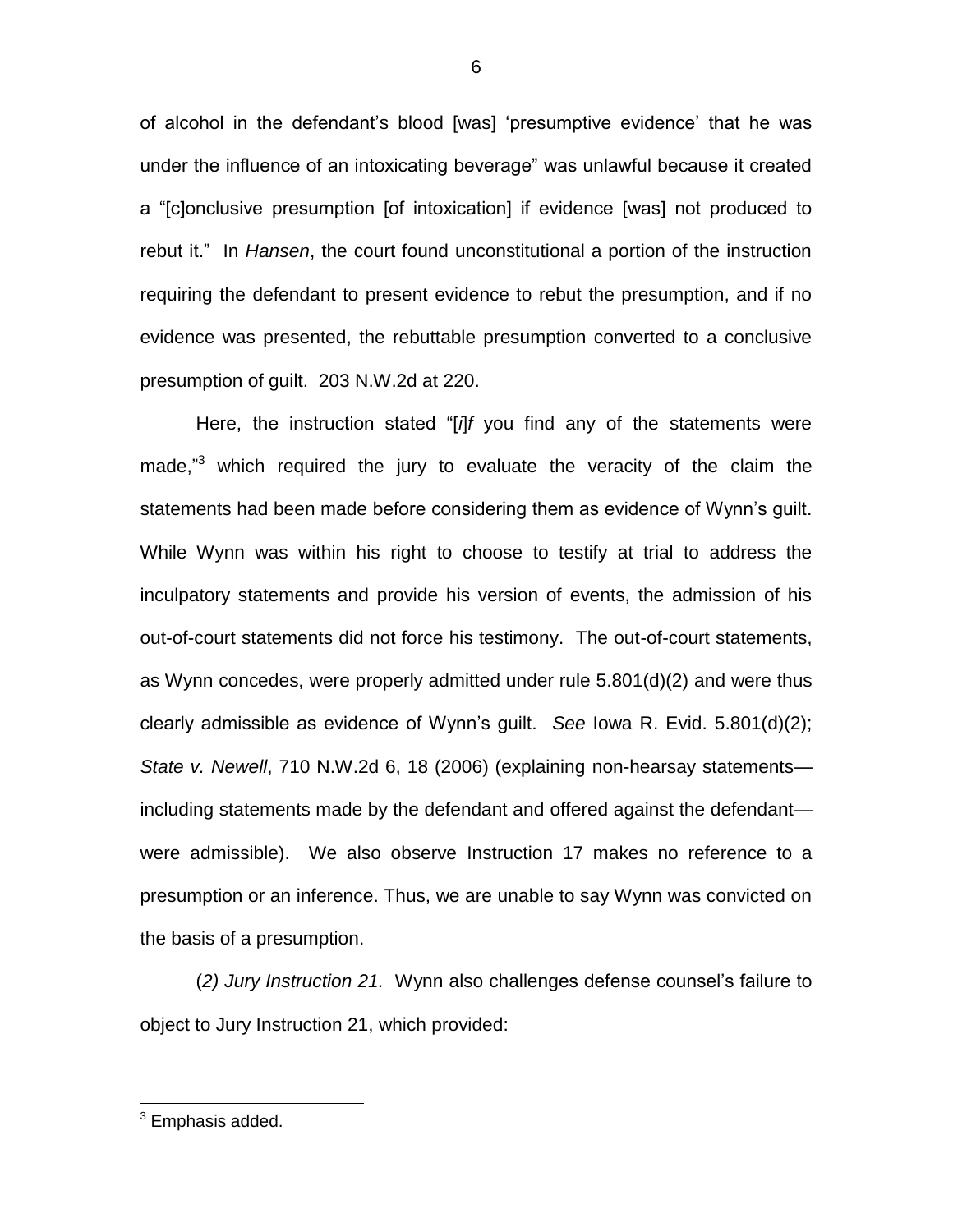Concerning element number 2 of Instruction 19, the State must prove that the defendant committed a sex act "by force or against the will" of S.B. In order to do so, however, the State does not have to prove that S.B. physically resisted the defendant's acts. The force used by the defendant does not have to be physical. It may consist of threats of violence against S.B. or another person, which overcame S.B.'s will by fear.

You may consider all of the circumstances surrounding the defendant's acts in deciding whether the acts were done by force or against the will of S.B.

Wynn argues Jury Instruction 21 is a misstatement of the law and defense

counsel "had a duty to request an instruction compelling the State to prove that

Mr. Wynn was aware of S.B.'s refusal to consent to the act." Wynn asserts

defense counsel should have requested language requiring the State to show

Wynn knew or should have known the act was against S.B.'s will to be included

in Jury Instruction 21.

Iowa Code section 709.4(1)(a) requires only that it must be shown the sex

act was "done by force or against the will of the other person." Section 709.5

further provides,

[I]t shall not be necessary to establish physical resistance by a person in order to establish that an act of sexual abuse was committed by force or against the will of the person. However, the circumstances surrounding the commission of the act may be considered in determining whether or not the act was done by force or against the will of the other.

In *State v. Bauer*, 324 N.W.2d 320, 322 (Iowa 1982), our supreme court was called upon to answer the question: "Is it sufficient under section 709.5 to prove the complainant's *subjective* lack of consent or must there be proof beyond a reasonable doubt by *objective* evidence that defendant was aware of her nonconsent?" The court determined that although the victim did not resist the sexual act, consideration of the subjective and objective circumstances supported the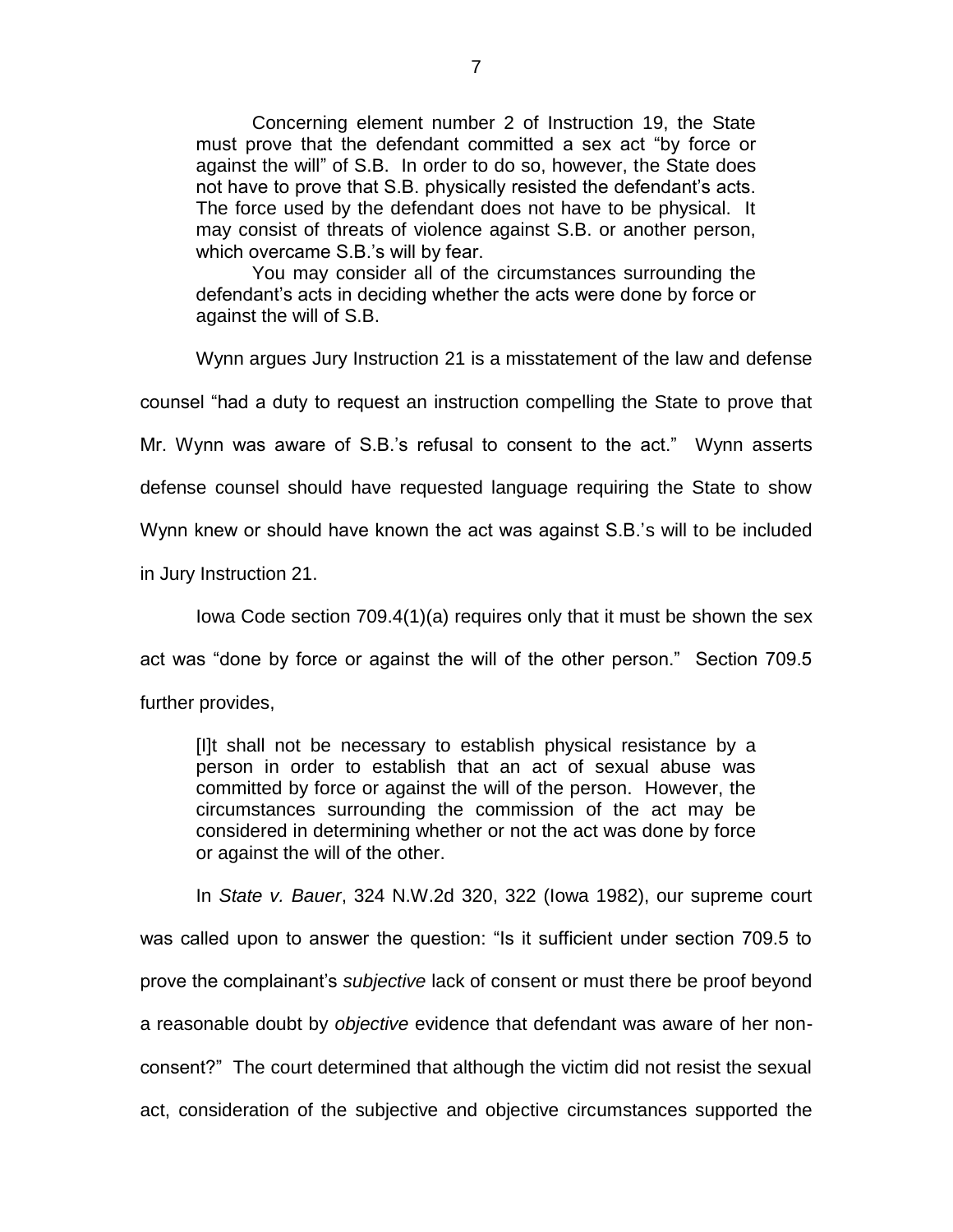victim's assertion that the fear imposed upon her rendered her incapable of resistance and satisfied the requirement that the act be carried out by force or against the will of the victim. *Bauer*, 324 N.W.2d at 322. Thus, "our supreme court held that a defendant's awareness of a putative sexual abuse victim's lack of consent is not an element of third-degree sexual abuse." *State v. Christensen*, 414 N.W.2d 843, 845 (Iowa Ct. App. 1987).

It is not required, as Wynn asserts, that the jury find there is objective proof of Wynn's knowledge respecting the lack of consent. Iowa courts have repeatedly held that we look to both the subjective and objective circumstances in determining if a sex act was completed by force or against the will of the other individual. *See State v. Meyers*, 799 N.W.2d 132, 143-44 (Iowa 2011); *Bauer*, 324 N.W.3d at 322; *State v. Karfis*, No. 07-1624, 2008 WL 4725154, at \*7 (Iowa Ct. App. Oct. 29, 2008).

The legislature has also expressly excluded such a knowledge requirement from section 709.4(1)(a). Section 709.4(1)(c) provides an alternative by which a person may commit third-degree sexual abuse when "the act is performed while the other person is under the influence of a controlled substance" and "[t]he person performing the act knows or reasonably should have known that the other person was under the influence of the controlled substance." Thus, the legislature has considered and required the element of the defendant's knowledge to be established in other scenarios and could have included such a provision in section 709.4(1)(a). The legislature did not do so, and we read the section as it is written. *See State v. Anderson*, 782 N.W.2d 155, 158 (Iowa 2010) ("In determining what the legislature intended . . . we are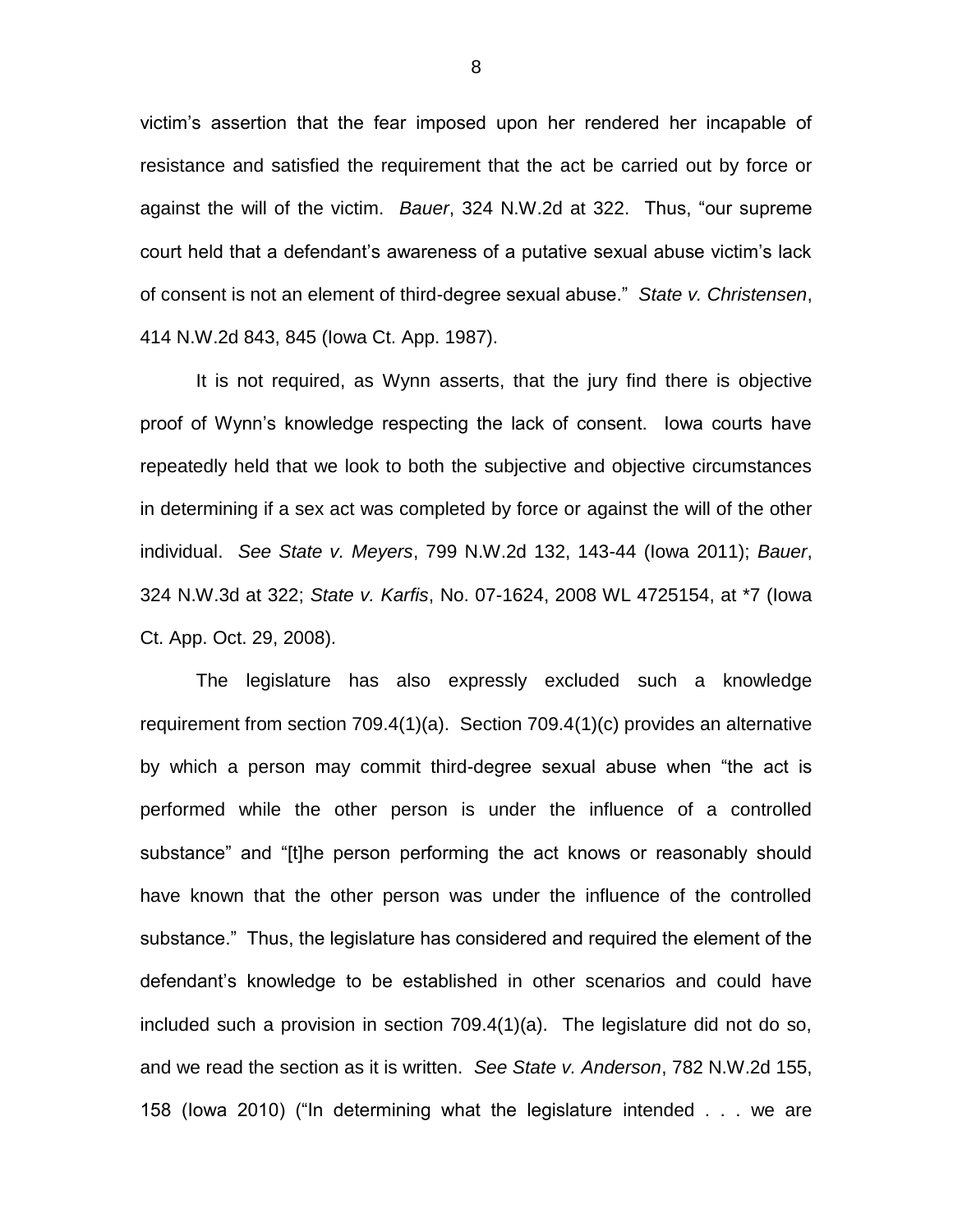constrained to follow the express terms of the statute." (quoting *State v. Byers*, 456 N.W.2d 917, 919 (Iowa 1990)).

We find Jury Instruction 17 and Jury Instruction 21 were not improper and defense counsel had no obligation to object. Because defense counsel did not fail to perform an essential duty, Wynn's ineffective-assistance claim cannot prevail.

### **IV. Sufficiency of the Evidence.**

 $\overline{a}$ 

Wynn also challenges the sufficiency of the evidence to support his convictions. Wynn acknowledges error is potentially not preserved on these claims because defense counsel did not raise the specific grounds asserted on appeal in the motion for judgment of acquittal. $4$  Wynn requests we review the sufficiency claims under the premise of ineffective assistance for failing to raise the claims in the motion for judgment of acquittal. Specifically, Wynn contends there was insufficient evidence to establish the sex act occurred by force or against the will of S.B. and to establish the value of the damaged cell phone was between \$500 to \$1000.

In reviewing challenges to the sufficiency of evidence supporting a guilty verdict, courts consider all of the record evidence viewed "in the light most favorable to the State, including all reasonable inferences that may be fairly drawn from the evidence." "[W]e will uphold a verdict if substantial record evidence supports it." We will consider all the evidence presented, not just the inculpatory evidence. Evidence is considered substantial if, when viewed in the light most favorable to the State, it can convince a rational jury that the defendant is guilty beyond a reasonable doubt. "Inherent in our standard of review of jury verdicts in criminal cases is the

<sup>&</sup>lt;sup>4</sup> "To preserve error on a claim of insufficient evidence for appellate review in a criminal case, the defendant must make a motion for judgment of acquittal at trial that identifies the specific grounds raised on appeal." *State v. Truesdell*, 679 N.W.2d 611, 615 (Iowa 2004).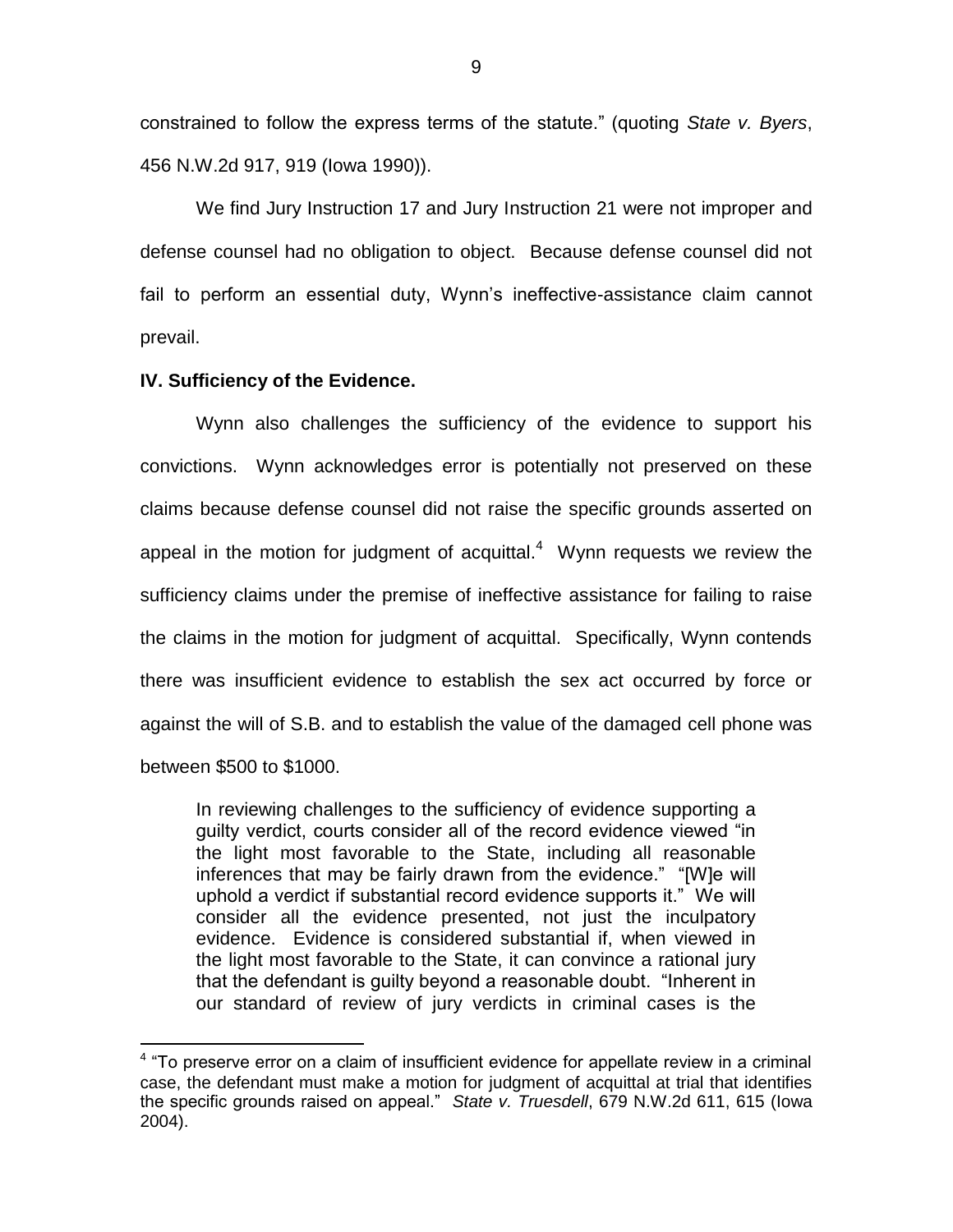recognition that the jury [is] free to reject certain evidence, and credit other evidence."

*State v. Sanford*, 814 N.W.2d 611, 615 (Iowa 2012) (alterations in original) (citations omitted).

(*1) Evidence Showing Lack of Consent.* Wynn maintains there is insufficient evidence to show a lack of consent to the sex act in this case. However, the case law in Iowa is clear that "[f]ear has always been recognized as a substitute for the resistance which our cases otherwise required" in establishing the sex act was done by force or against the victim's will. *Bauer*, 324 N.W.2d at 322. S.B. testified she was awoken by Wynn's actions of pulling her pants and underwear down and told Wynn "no" she did not want to have sexual intercourse. She also attempted to push him away but did not resist further for fear of her own safety. S.B. explained the course of events on March 27, 2016, and each act of violence by Wynn causing her specific injuries. Such violence occurring—according to S.B.'s testimony—hours prior to the sex act, was not so far removed to negate S.B.'s fear as Wynn suggests. The jury was entitled to give more weight to S.B.'s testimony than to Wynn's version of events. *See State v. Dudley*, 856 N.W.2d 668, 676 (Iowa 2014) ("Our system of justice vests the jury with the function of evaluating a witness's credibility."). The record contains substantial evidence supporting Wynn's conviction for third-degree sexual abuse.

*(2) Value of Property Damaged.* Wynn also asserts there is insufficient evidence supporting his conviction for criminal mischief in the third degree. Iowa Code section 716.5(1)(a) states criminal mischief is criminal mischief in the third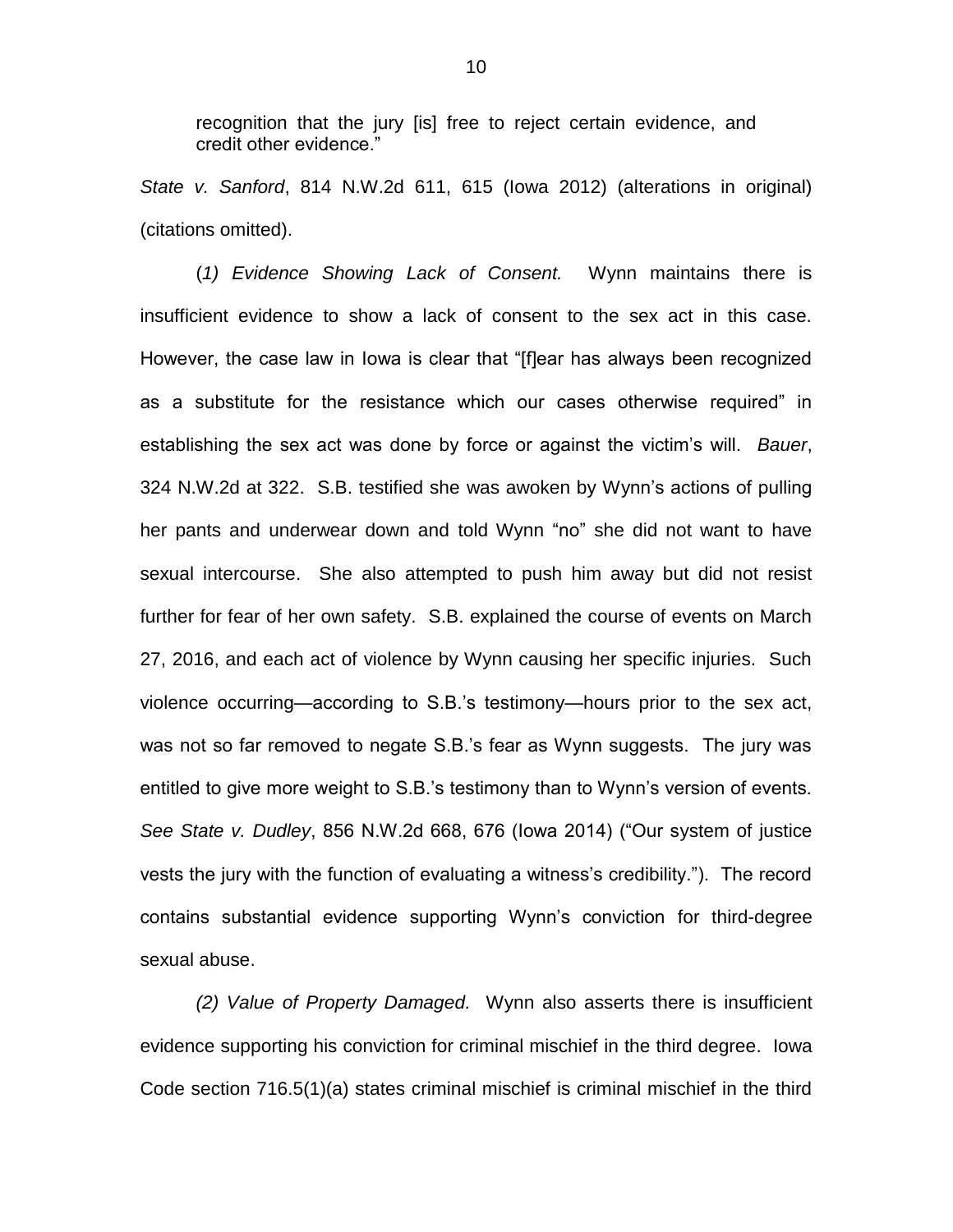degree if "[t]he cost of replacing, repairing, or restoring the property that is damaged . . . exceeds five hundred dollars, but does not exceed one thousand dollars." At trial, S.B. stated she paid \$200 to replace her broken cell phone in the form of an insurance deductible but also stated the phone was worth between \$650 and \$700.

Wynn cites to *State v. Hagen*, 840 N.W.2d 140, 146 (Iowa 2013), and argues the amount of damage to the phone is only \$200 because the insurer paid the remaining amount and the insurer is not a victim who may recover restitution damages in this matter. Section 910.2 specifically provides "the sentencing court shall order that restitution be made by each offender *to the victims* of the offender's criminal activities." (Emphasis added.) However, section 716.5(1)(a) does not limit the amount of damages to those incurred by a victim but rather generally requires the "cost of replacing, repairing, or restoring the property that is damaged" to "excee[d] five hundred dollars, but . . . not exceed one thousand dollars." The fact that an insurer cannot be a "victim" for purposes of restitution, *see Hagen*, 840 N.W.2d at 148, does not necessarily exclude the insurer-paid portion of damages from consideration for purposes of meeting the requirements of section 716.5(1)(a).

The purpose of section 716.5 is to categorize the seriousness of the criminal-mischief offense. It would not comport with the purpose of the statute to exclude any portion of damage paid by insurance. This would result in often categorizing damage based on insurance deductibles rather than the damage done and would provide the benefit of insurance to defendants who damage, deface, alter, or destroy property. If S.B. did not have cell phone insurance, the